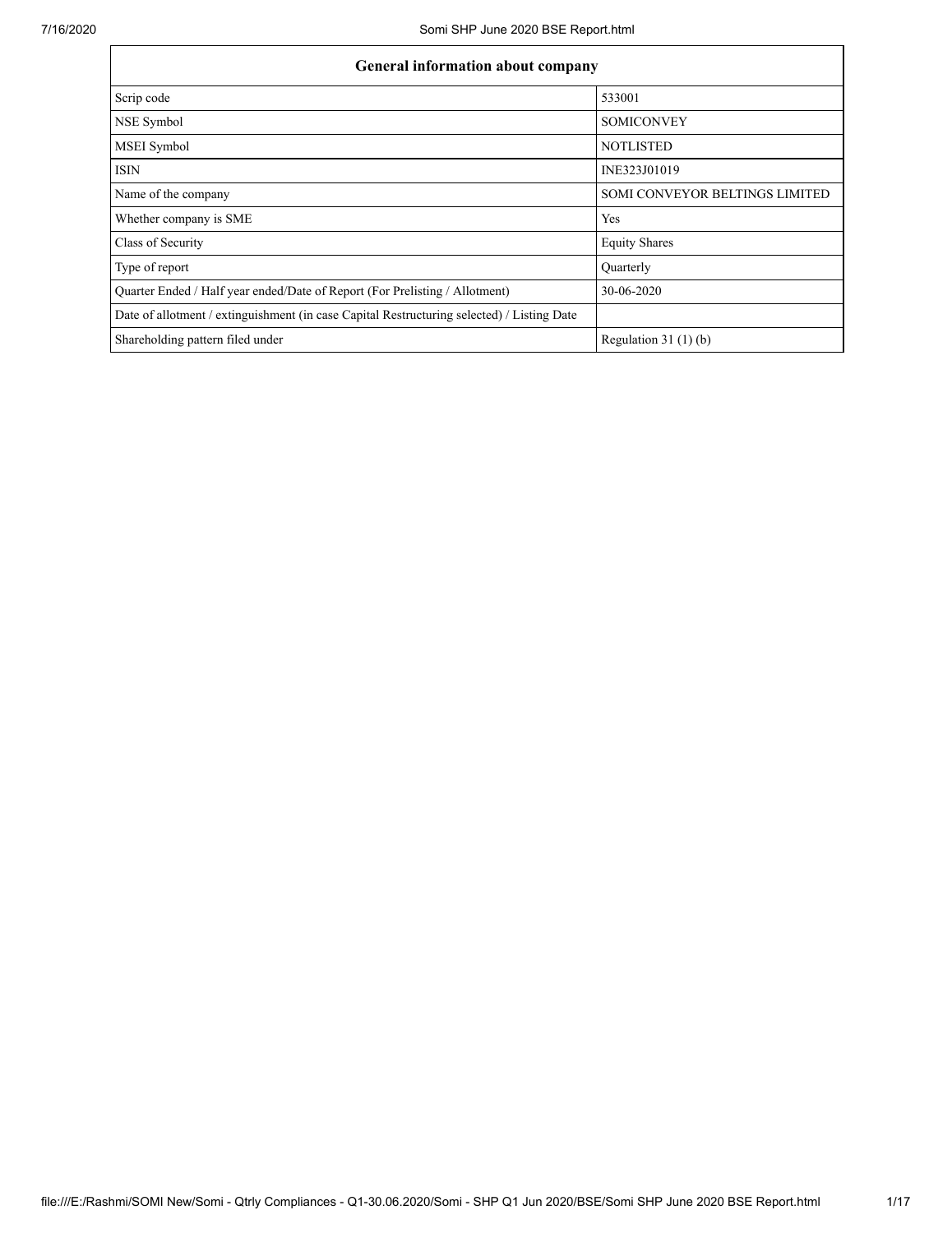|                | <b>Declaration</b>                                                                        |                |                                |                       |                             |  |  |  |  |
|----------------|-------------------------------------------------------------------------------------------|----------------|--------------------------------|-----------------------|-----------------------------|--|--|--|--|
| Sr.<br>No.     | Particular                                                                                | Yes/No         | Promoter and<br>Promoter Group | Public<br>shareholder | Non Promoter-<br>Non Public |  |  |  |  |
| $\overline{1}$ | Whether the Listed Entity has issued any partly paid up shares?                           | No             | N <sub>0</sub>                 | N <sub>0</sub>        | N <sub>0</sub>              |  |  |  |  |
| $\overline{2}$ | Whether the Listed Entity has issued any Convertible Securities<br>?                      | N <sub>0</sub> | N <sub>0</sub>                 | N <sub>0</sub>        | N <sub>0</sub>              |  |  |  |  |
| $\overline{3}$ | Whether the Listed Entity has issued any Warrants?                                        | No.            | N <sub>0</sub>                 | N <sub>0</sub>        | N <sub>0</sub>              |  |  |  |  |
| $\overline{4}$ | Whether the Listed Entity has any shares against which<br>depository receipts are issued? | No.            | N <sub>0</sub>                 | N <sub>0</sub>        | N <sub>0</sub>              |  |  |  |  |
| $\overline{5}$ | Whether the Listed Entity has any shares in locked-in?                                    | No.            | N <sub>0</sub>                 | N <sub>0</sub>        | N <sub>0</sub>              |  |  |  |  |
| 6              | Whether any shares held by promoters are pledge or otherwise<br>encumbered?               | N <sub>0</sub> | N <sub>0</sub>                 |                       |                             |  |  |  |  |
| $\overline{7}$ | Whether company has equity shares with differential voting<br>rights?                     | No.            | N <sub>0</sub>                 | N <sub>0</sub>        | No.                         |  |  |  |  |
| 8              | Whether the listed entity has any significant beneficial owner?                           | Yes            |                                |                       |                             |  |  |  |  |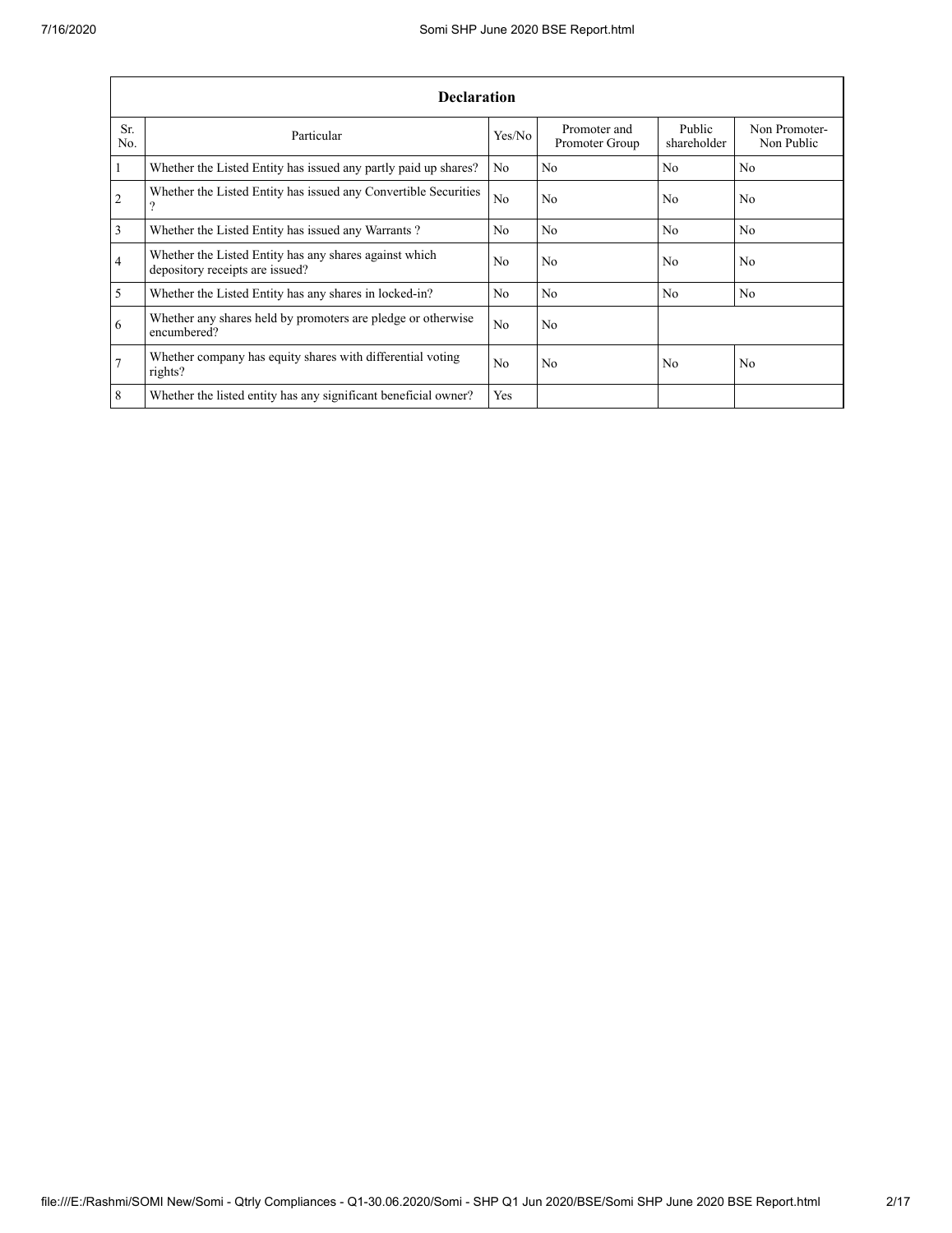| Category<br>of<br>Category<br>shareholder<br>(1)<br>(II) |                                                | Nos. Of               | No. of<br>fully paid  | No. Of<br>Partly<br>paid-up | No. Of<br>shares         | Total nos.<br>shares<br>held (VII)   | Shareholding as a<br>% of total no. of<br>shares (calculated<br>as per SCRR, | Number of Voting Rights held in each<br>class of securities (IX) |       |                     |            |
|----------------------------------------------------------|------------------------------------------------|-----------------------|-----------------------|-----------------------------|--------------------------|--------------------------------------|------------------------------------------------------------------------------|------------------------------------------------------------------|-------|---------------------|------------|
|                                                          |                                                | shareholders          | up equity             | equity                      | underlying<br>Depository |                                      |                                                                              | No of Voting (XIV) Rights                                        |       |                     | Total as a |
|                                                          | (III)                                          | shares<br>held $(IV)$ | shares<br>held<br>(V) | Receipts<br>(VI)            | $= (IV) +$<br>$(V)+(VI)$ | 1957) (VIII) As a<br>% of $(A+B+C2)$ | Class eg:<br>X                                                               | Class<br>eg:y                                                    | Total | $%$ of<br>$(A+B+C)$ |            |
| (A)                                                      | Promoter<br>&<br>Promoter<br>Group             | 7                     | 6955787               |                             |                          | 6955787                              | 59.05                                                                        | 6955787                                                          |       | 6955787             | 59.05      |
| (B)                                                      | Public                                         | 3712                  | 4823869               |                             |                          | 4823869                              | 40.95                                                                        | 4823869                                                          |       | 4823869             | 40.95      |
| (C)                                                      | Non<br>Promoter-<br>Non Public                 |                       |                       |                             |                          |                                      |                                                                              |                                                                  |       |                     |            |
| (C1)                                                     | <b>Shares</b><br>underlying<br><b>DRs</b>      |                       |                       |                             |                          |                                      |                                                                              |                                                                  |       |                     |            |
| (C2)                                                     | Shares held<br>by<br>Employee<br><b>Trusts</b> |                       |                       |                             |                          |                                      |                                                                              |                                                                  |       |                     |            |
|                                                          | Total                                          | 3719                  | 11779656              |                             |                          | 11779656                             | 100                                                                          | 11779656                                                         |       | 11779656            | 100        |

## **Table I - Summary Statement holding of specified securities**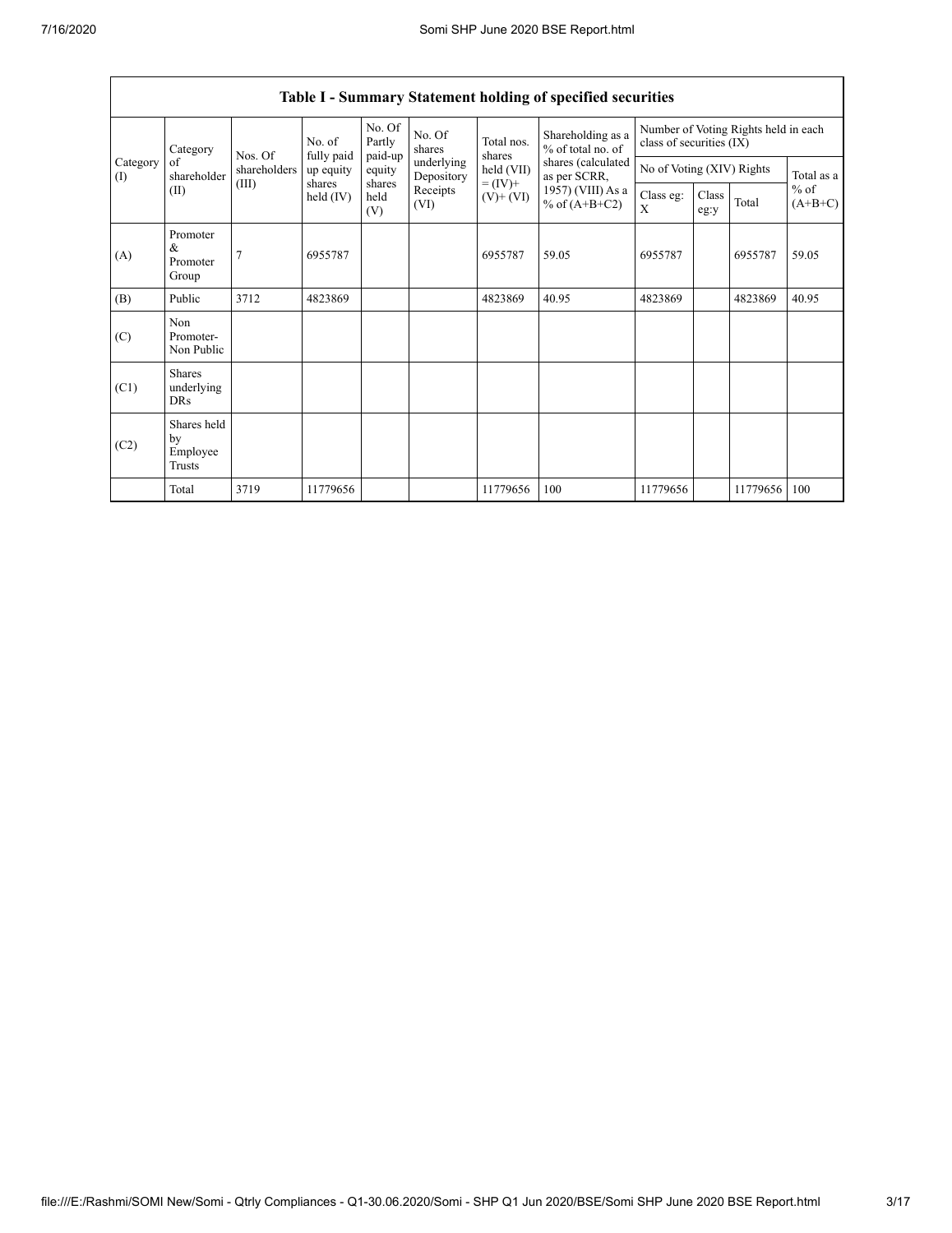|          | Table I - Summary Statement holding of specified securities |                                                 |                                       |                                                                                                                                                                                                                                              |                           |                                        |                                                    |                                                                               |                                                         |                                           |
|----------|-------------------------------------------------------------|-------------------------------------------------|---------------------------------------|----------------------------------------------------------------------------------------------------------------------------------------------------------------------------------------------------------------------------------------------|---------------------------|----------------------------------------|----------------------------------------------------|-------------------------------------------------------------------------------|---------------------------------------------------------|-------------------------------------------|
| Category | Category<br>of                                              | No. Of<br><b>Shares</b><br>Underlying           | No. of<br><b>Shares</b><br>Underlying | No. Of Shares<br>Underlying<br>assuming full<br>conversion of<br>Outstanding<br>convertible<br>convertible securities (<br>securities and<br>as a percentage of<br>No. Of<br>diluted share capital)<br>Warrants (Xi)<br>of $(A+B+C2)$<br>(a) | Shareholding, as a %      | Number of<br>Locked in<br>shares (XII) |                                                    | Number of<br><b>Shares</b><br>pledged or<br>otherwise<br>encumbered<br>(XIII) |                                                         | Number of<br>equity shares                |
| (I)      | shareholder<br>(II)                                         | Outstanding<br>convertible<br>securities<br>(X) | Outstanding<br>Warrants<br>$(X_i)$    |                                                                                                                                                                                                                                              | $(XI) = (VII)+(X) As a %$ | No.<br>(a)                             | As $a$<br>$%$ of<br>total<br>Shares<br>held<br>(b) | No.<br>(a)                                                                    | As a<br>$%$ of<br>total<br><b>Shares</b><br>held<br>(b) | held in<br>dematerialized<br>form $(XIV)$ |
| (A)      | Promoter<br>&<br>Promoter<br>Group                          |                                                 |                                       |                                                                                                                                                                                                                                              | 59.05                     |                                        |                                                    |                                                                               |                                                         | 6955787                                   |
| (B)      | Public                                                      |                                                 |                                       |                                                                                                                                                                                                                                              | 40.95                     |                                        |                                                    |                                                                               |                                                         | 4001859                                   |
| (C)      | Non<br>Promoter-<br>Non Public                              |                                                 |                                       |                                                                                                                                                                                                                                              |                           |                                        |                                                    |                                                                               |                                                         |                                           |
| (C1)     | <b>Shares</b><br>underlying<br><b>DRs</b>                   |                                                 |                                       |                                                                                                                                                                                                                                              |                           |                                        |                                                    |                                                                               |                                                         |                                           |
| (C2)     | Shares held<br>by<br>Employee<br>Trusts                     |                                                 |                                       |                                                                                                                                                                                                                                              |                           |                                        |                                                    |                                                                               |                                                         |                                           |
|          | Total                                                       |                                                 |                                       |                                                                                                                                                                                                                                              | 100                       |                                        |                                                    |                                                                               |                                                         | 10957646                                  |

٦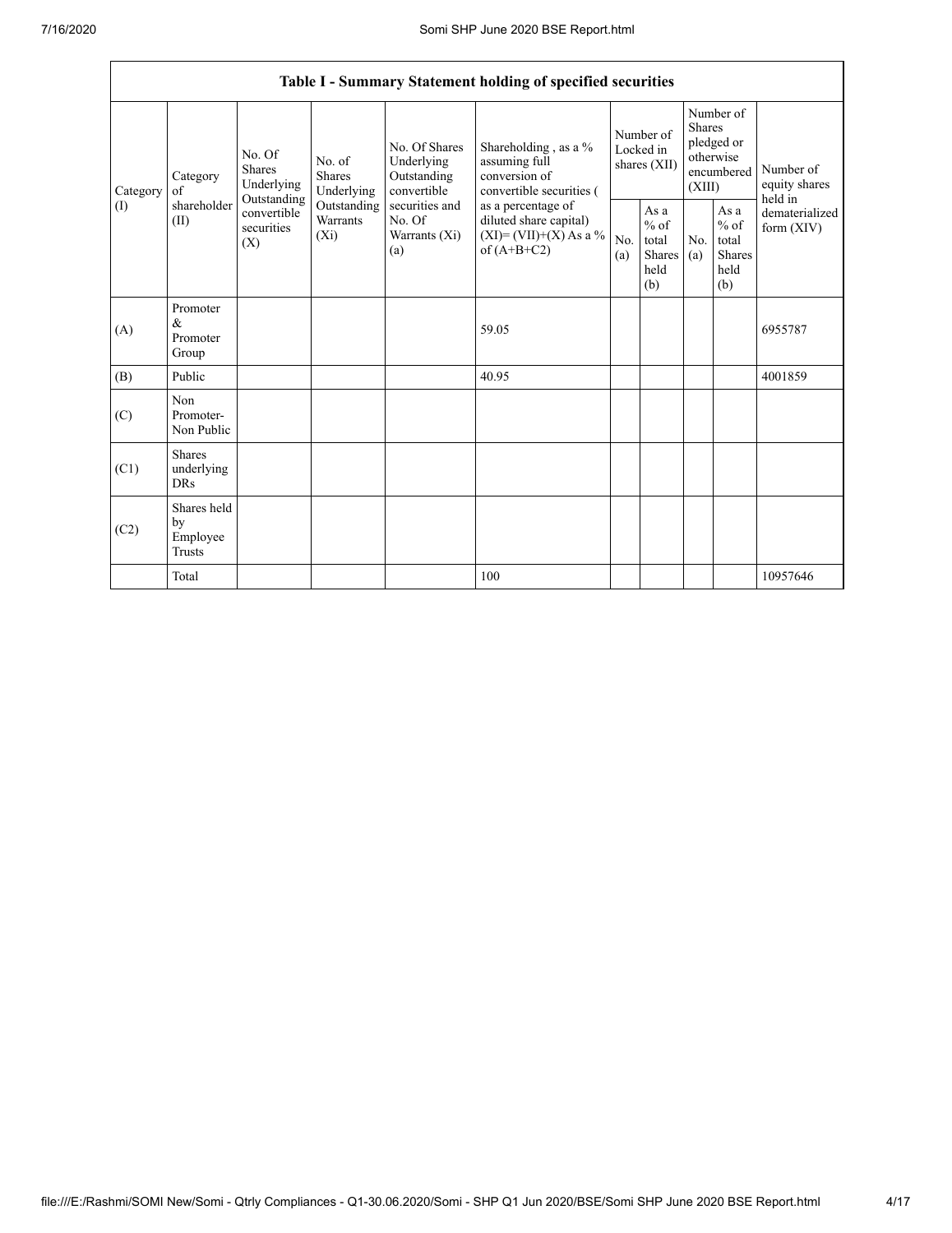$\mathsf{r}$ 

|                                                                                                | Table II - Statement showing shareholding pattern of the Promoter and Promoter Group                                |                         |                                   |                                 |                                    |                             |                                                      |                           |               |                                      |                                 |
|------------------------------------------------------------------------------------------------|---------------------------------------------------------------------------------------------------------------------|-------------------------|-----------------------------------|---------------------------------|------------------------------------|-----------------------------|------------------------------------------------------|---------------------------|---------------|--------------------------------------|---------------------------------|
|                                                                                                |                                                                                                                     |                         | No. of<br>fully paid<br>up equity | No.<br><b>Of</b><br>Partly      | No. Of                             | Total nos.                  | Shareholding<br>as a % of                            | class of securities (IX)  |               | Number of Voting Rights held in each |                                 |
| Sr.                                                                                            | Category &<br>Name of the<br>Shareholders (I)                                                                       | Nos. Of<br>shareholders |                                   | paid-<br>up                     | shares<br>underlying<br>Depository | shares<br>held<br>$(VII) =$ | total no. of<br>shares<br>(calculated as             | No of Voting (XIV) Rights |               |                                      | Total<br>as a $%$               |
|                                                                                                |                                                                                                                     | (III)                   | shares<br>held $(IV)$             | equity<br>shares<br>held<br>(V) | Receipts<br>(VI)                   | $(IV)+$<br>$(V)$ + $(VI)$   | per SCRR,<br>1957) (VIII)<br>As a % of<br>$(A+B+C2)$ | Class eg:<br>X            | Class<br>eg:y | Total                                | of<br>Total<br>Voting<br>rights |
| A                                                                                              | Table II - Statement showing shareholding pattern of the Promoter and Promoter Group                                |                         |                                   |                                 |                                    |                             |                                                      |                           |               |                                      |                                 |
| (1)                                                                                            | Indian                                                                                                              |                         |                                   |                                 |                                    |                             |                                                      |                           |               |                                      |                                 |
| (a)                                                                                            | Individuals/Hindu<br>undivided Family                                                                               | $\overline{7}$          | 6955787                           |                                 |                                    | 6955787                     | 59.05                                                | 6955787                   |               | 6955787                              | 59.05                           |
| Sub-Total<br>(A)(1)                                                                            |                                                                                                                     | 7                       | 6955787                           |                                 |                                    | 6955787                     | 59.05                                                | 6955787                   |               | 6955787                              | 59.05                           |
| (2)                                                                                            | Foreign                                                                                                             |                         |                                   |                                 |                                    |                             |                                                      |                           |               |                                      |                                 |
| Total<br>Shareholding<br>of Promoter<br>and<br>Promoter<br>Group $(A)=$<br>$(A)(1)+(A)$<br>(2) |                                                                                                                     | 7                       | 6955787                           |                                 |                                    | 6955787                     | 59.05                                                | 6955787                   |               | 6955787                              | 59.05                           |
| B                                                                                              | Table III - Statement showing shareholding pattern of the Public shareholder                                        |                         |                                   |                                 |                                    |                             |                                                      |                           |               |                                      |                                 |
| (1)                                                                                            | Institutions                                                                                                        |                         |                                   |                                 |                                    |                             |                                                      |                           |               |                                      |                                 |
| (3)                                                                                            | Non-institutions                                                                                                    |                         |                                   |                                 |                                    |                             |                                                      |                           |               |                                      |                                 |
| (a(i))                                                                                         | Individuals -<br>i.Individual<br>shareholders<br>holding nominal<br>share capital up<br>to Rs. 2 lakhs.             | 3441                    | 1792744                           |                                 |                                    | 1792744                     | 15.22                                                | 1792744                   |               | 1792744                              | 15.22                           |
| (a(ii))                                                                                        | Individuals - ii.<br>Individual<br>shareholders<br>holding nominal<br>share capital in<br>excess of Rs. 2<br>lakhs. | 7                       | 625645                            |                                 |                                    | 625645                      | 5.31                                                 | 625645                    |               | 625645                               | 5.31                            |
| (e)                                                                                            | Any Other<br>(specify)                                                                                              | 264                     | 2405480                           |                                 |                                    | 2405480                     | 20.42                                                | 2405480                   |               | 2405480                              | 20.42                           |
| Sub-Total<br>(B)(3)                                                                            |                                                                                                                     | 3712                    | 4823869                           |                                 |                                    | 4823869                     | 40.95                                                | 4823869                   |               | 4823869                              | 40.95                           |
| <b>Total Public</b><br>Shareholding<br>$(B)=(B)(1)+$<br>$(B)(2)+(B)$<br>(3)                    |                                                                                                                     | 3712                    | 4823869                           |                                 |                                    | 4823869                     | 40.95                                                | 4823869                   |               | 4823869                              | 40.95                           |
| $\mathbf C$                                                                                    | Table IV - Statement showing shareholding pattern of the Non Promoter- Non Public shareholder                       |                         |                                   |                                 |                                    |                             |                                                      |                           |               |                                      |                                 |
| Total (<br>$A+B+C2$ )                                                                          |                                                                                                                     | 3719                    | 11779656                          |                                 |                                    | 11779656                    | 100                                                  | 11779656                  |               | 11779656                             | 100                             |
| Total<br>$(A+B+C)$                                                                             |                                                                                                                     | 3719                    | 11779656                          |                                 |                                    | 11779656                    | 100                                                  | 11779656                  |               | 11779656                             | 100                             |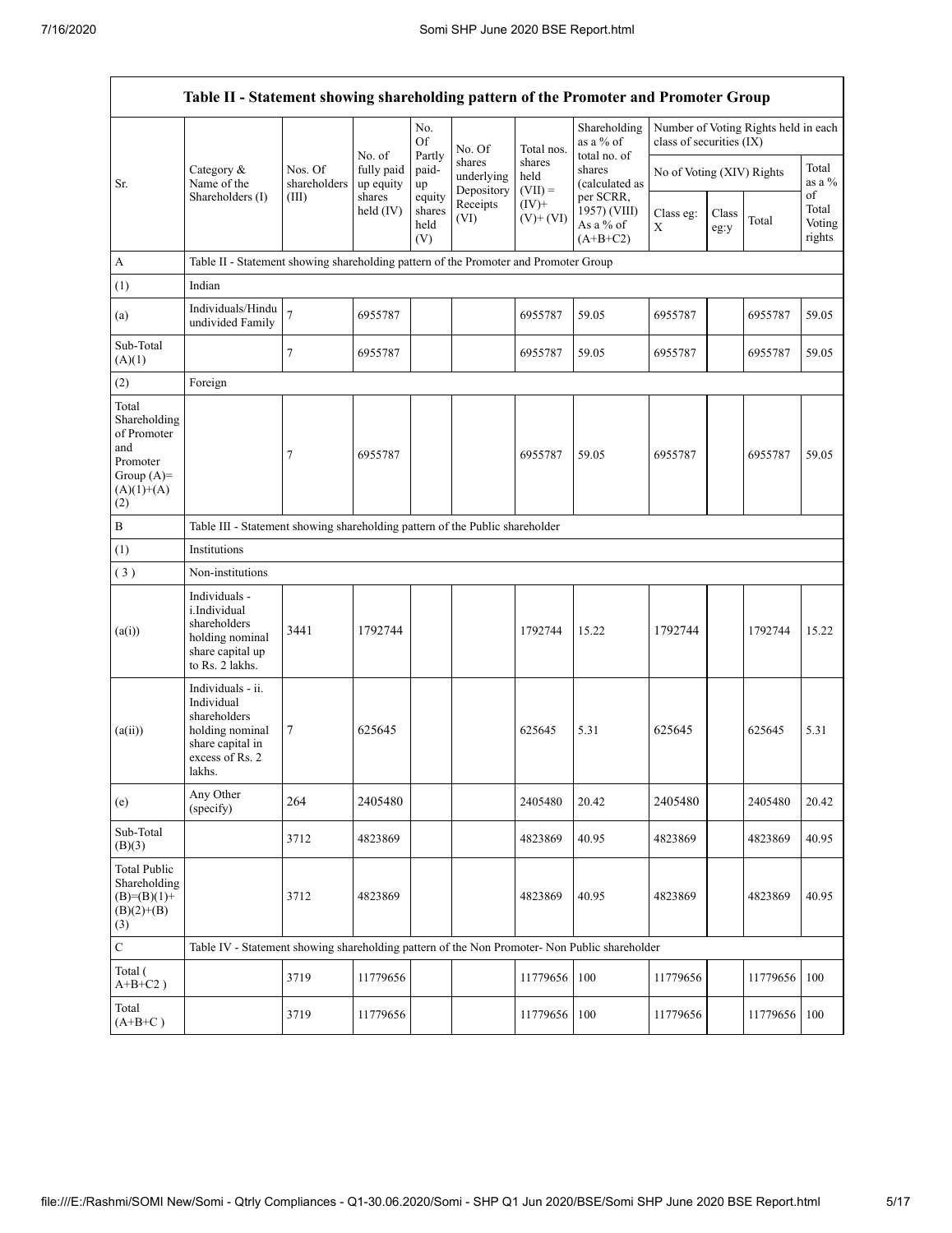$\mathsf{r}$ 

|                                                                                         | Table II - Statement showing shareholding pattern of the Promoter and Promoter Group                                                       |                                                                                      |                                                             |                                                                                                                                                                           |  |                                                  |            |                                                                               |                                       |
|-----------------------------------------------------------------------------------------|--------------------------------------------------------------------------------------------------------------------------------------------|--------------------------------------------------------------------------------------|-------------------------------------------------------------|---------------------------------------------------------------------------------------------------------------------------------------------------------------------------|--|--------------------------------------------------|------------|-------------------------------------------------------------------------------|---------------------------------------|
| Sr.                                                                                     | No. Of<br>No. of<br><b>Shares</b><br><b>Shares</b><br>Underlying<br>Outstanding<br>convertible<br>Warrants<br>securities<br>$(X_i)$<br>(X) | Underlying                                                                           | No. Of Shares<br>Underlying<br>Outstanding                  | Shareholding, as a %<br>assuming full conversion of<br>convertible securities (as a<br>percentage of diluted share<br>capital) $(XI) = (VII)+(X) As$<br>a % of $(A+B+C2)$ |  | Number of<br>Locked in<br>shares (XII)           |            | Number of<br><b>Shares</b><br>pledged or<br>otherwise<br>encumbered<br>(XIII) | Number of<br>equity shares<br>held in |
|                                                                                         |                                                                                                                                            | Outstanding                                                                          | convertible<br>securities and<br>No. Of Warrants<br>(Xi)(a) |                                                                                                                                                                           |  | As a<br>$%$ of<br>total<br>Shares<br>held<br>(b) | No.<br>(a) | As a<br>$%$ of<br>total<br>Shares<br>held<br>(b)                              | dematerialized<br>form $(XIV)$        |
| A                                                                                       |                                                                                                                                            | Table II - Statement showing shareholding pattern of the Promoter and Promoter Group |                                                             |                                                                                                                                                                           |  |                                                  |            |                                                                               |                                       |
| (1)                                                                                     | Indian                                                                                                                                     |                                                                                      |                                                             |                                                                                                                                                                           |  |                                                  |            |                                                                               |                                       |
| (a)                                                                                     |                                                                                                                                            |                                                                                      |                                                             | 59.05                                                                                                                                                                     |  |                                                  |            |                                                                               | 6955787                               |
| Sub-Total (A)<br>(1)                                                                    |                                                                                                                                            |                                                                                      |                                                             | 59.05                                                                                                                                                                     |  |                                                  |            |                                                                               | 6955787                               |
| (2)                                                                                     | Foreign                                                                                                                                    |                                                                                      |                                                             |                                                                                                                                                                           |  |                                                  |            |                                                                               |                                       |
| Total<br>Shareholding<br>of Promoter<br>and Promoter<br>Group $(A)=$<br>$(A)(1)+(A)(2)$ |                                                                                                                                            |                                                                                      |                                                             | 59.05                                                                                                                                                                     |  |                                                  |            |                                                                               | 6955787                               |
| $\, {\bf B}$                                                                            |                                                                                                                                            |                                                                                      |                                                             | Table III - Statement showing shareholding pattern of the Public shareholder                                                                                              |  |                                                  |            |                                                                               |                                       |
| (1)                                                                                     | Institutions                                                                                                                               |                                                                                      |                                                             |                                                                                                                                                                           |  |                                                  |            |                                                                               |                                       |
| (3)                                                                                     | Non-institutions                                                                                                                           |                                                                                      |                                                             |                                                                                                                                                                           |  |                                                  |            |                                                                               |                                       |
| (a(i))                                                                                  |                                                                                                                                            |                                                                                      |                                                             | 15.22                                                                                                                                                                     |  |                                                  |            |                                                                               | 1792734                               |
| (a(ii))                                                                                 |                                                                                                                                            |                                                                                      |                                                             | 5.31                                                                                                                                                                      |  |                                                  |            |                                                                               | 625645                                |
| (e)                                                                                     |                                                                                                                                            |                                                                                      |                                                             | 20.42                                                                                                                                                                     |  |                                                  |            |                                                                               | 1583480                               |
| Sub-Total (B)<br>(3)                                                                    |                                                                                                                                            |                                                                                      |                                                             | 40.95                                                                                                                                                                     |  |                                                  |            |                                                                               | 4001859                               |
| <b>Total Public</b><br>Shareholding<br>$(B)= (B)(1) +$<br>$(B)(2)+(B)(3)$               |                                                                                                                                            |                                                                                      |                                                             | 40.95                                                                                                                                                                     |  |                                                  |            |                                                                               | 4001859                               |
| $\mathbf C$                                                                             |                                                                                                                                            |                                                                                      |                                                             | Table IV - Statement showing shareholding pattern of the Non Promoter- Non Public shareholder                                                                             |  |                                                  |            |                                                                               |                                       |
| Total (<br>$A+B+C2$ )                                                                   |                                                                                                                                            |                                                                                      |                                                             | 100                                                                                                                                                                       |  |                                                  |            |                                                                               | 10957646                              |
| Total (A+B+C                                                                            |                                                                                                                                            |                                                                                      |                                                             | 100                                                                                                                                                                       |  |                                                  |            |                                                                               | 10957646                              |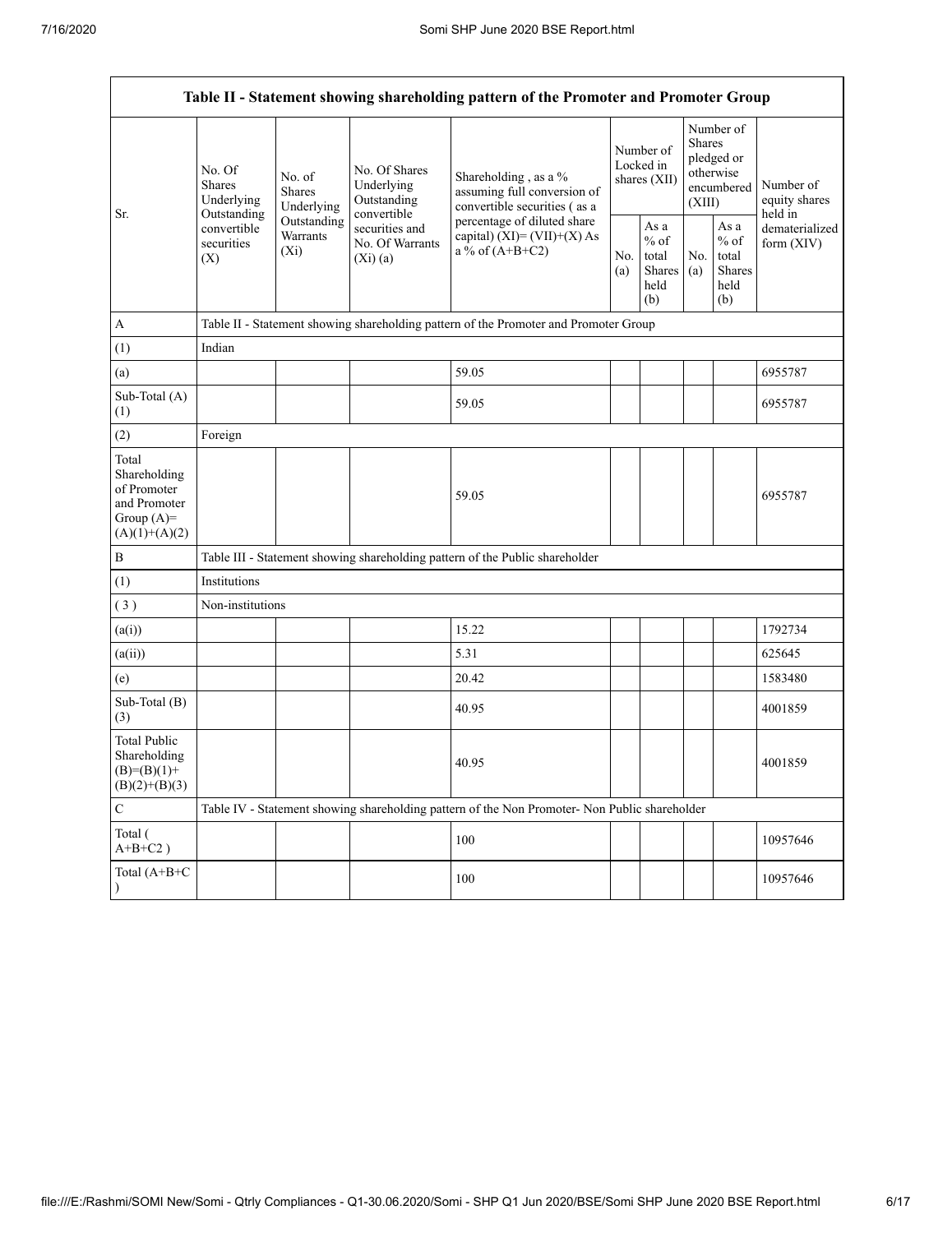| <b>Individuals/Hindu undivided Family</b>                                                                                                                                                |                                  |                                     |                                                    |                                                |                                 |                                 |                                 |  |
|------------------------------------------------------------------------------------------------------------------------------------------------------------------------------------------|----------------------------------|-------------------------------------|----------------------------------------------------|------------------------------------------------|---------------------------------|---------------------------------|---------------------------------|--|
| Searial No.                                                                                                                                                                              | $\mathbf{1}$                     | $\sqrt{2}$                          | $\overline{3}$                                     | $\overline{4}$                                 | 5                               | 6                               | $\overline{7}$                  |  |
| Name of the<br>Shareholders (I)                                                                                                                                                          | <b>GAURAV</b><br><b>BHANSALI</b> | <b>OM KUMARI</b><br><b>BHANSALI</b> | <b>OM PRAKASH</b><br><b>BHANSALI</b><br><b>HUF</b> | <b>OM</b><br><b>PRAKASH</b><br><b>BHANSALI</b> | <b>PRIYA</b><br><b>BHANSALI</b> | <b>RUCHI</b><br><b>BHANSALI</b> | <b>VIMAL</b><br><b>BHANSALI</b> |  |
| PAN (II)                                                                                                                                                                                 | ADDPB0795R                       | ABFPB0643N                          | AAAHO7932H                                         | AAYPB9950G                                     | AGQPB6184Q                      | AIIPB0949H                      | ADDPB0794Q                      |  |
| No. of fully paid<br>up equity shares<br>held (IV)                                                                                                                                       | 572335                           | 1091221                             | 135000                                             | 4417011                                        | 68691                           | 72689                           | 598840                          |  |
| No. Of Partly paid-<br>up equity shares<br>held(V)                                                                                                                                       |                                  |                                     |                                                    |                                                |                                 |                                 |                                 |  |
| No. Of shares<br>underlying<br>Depository<br>Receipts (VI)                                                                                                                               |                                  |                                     |                                                    |                                                |                                 |                                 |                                 |  |
| Total nos. shares<br>held $(VII) = (IV) +$<br>$(V)+(VI)$                                                                                                                                 | 572335                           | 1091221                             | 135000                                             | 4417011                                        | 68691                           | 72689                           | 598840                          |  |
| Shareholding as a<br>% of total no. of<br>shares (calculated<br>as per SCRR,<br>1957) (VIII) As a<br>% of $(A+B+C2)$                                                                     | 4.86                             | 9.26                                | 1.15                                               | 37.5                                           | 0.58                            | 0.62                            | 5.08                            |  |
| Number of Voting Rights held in each class of securities (IX)                                                                                                                            |                                  |                                     |                                                    |                                                |                                 |                                 |                                 |  |
| Class eg:X                                                                                                                                                                               | 572335                           | 1091221                             | 135000                                             | 4417011                                        | 68691                           | 72689                           | 598840                          |  |
| Class eg:y                                                                                                                                                                               |                                  |                                     |                                                    |                                                |                                 |                                 |                                 |  |
| Total                                                                                                                                                                                    | 572335                           | 1091221                             | 135000                                             | 4417011                                        | 68691                           | 72689                           | 598840                          |  |
| Total as a % of<br>Total Voting rights                                                                                                                                                   | 4.86                             | 9.26                                | 1.15                                               | 37.5                                           | 0.58                            | 0.62                            | 5.08                            |  |
| No. Of Shares<br>Underlying<br>Outstanding<br>convertible<br>securities $(X)$                                                                                                            |                                  |                                     |                                                    |                                                |                                 |                                 |                                 |  |
| No. of Shares<br>Underlying<br>Outstanding<br>Warrants (Xi)                                                                                                                              |                                  |                                     |                                                    |                                                |                                 |                                 |                                 |  |
| No. Of Shares<br>Underlying<br>Outstanding<br>convertible<br>securities and No.<br>Of Warrants (Xi)<br>(a)                                                                               |                                  |                                     |                                                    |                                                |                                 |                                 |                                 |  |
| Shareholding, as a<br>% assuming full<br>conversion of<br>convertible<br>securities (as a<br>percentage of<br>diluted share<br>capital) (XI)=<br>$(VII)+(Xi)(a) As a$<br>% of $(A+B+C2)$ | 4.86                             | 9.26                                | 1.15                                               | 37.5                                           | 0.58                            | 0.62                            | 5.08                            |  |
| Number of Locked in shares (XII)                                                                                                                                                         |                                  |                                     |                                                    |                                                |                                 |                                 |                                 |  |
| No. (a)                                                                                                                                                                                  |                                  |                                     |                                                    |                                                |                                 |                                 |                                 |  |
| As a % of total<br>Shares held (b)                                                                                                                                                       |                                  |                                     |                                                    |                                                |                                 |                                 |                                 |  |
| Number of Shares pledged or otherwise encumbered (XIII)                                                                                                                                  |                                  |                                     |                                                    |                                                |                                 |                                 |                                 |  |
| No. (a)                                                                                                                                                                                  |                                  |                                     |                                                    |                                                |                                 |                                 |                                 |  |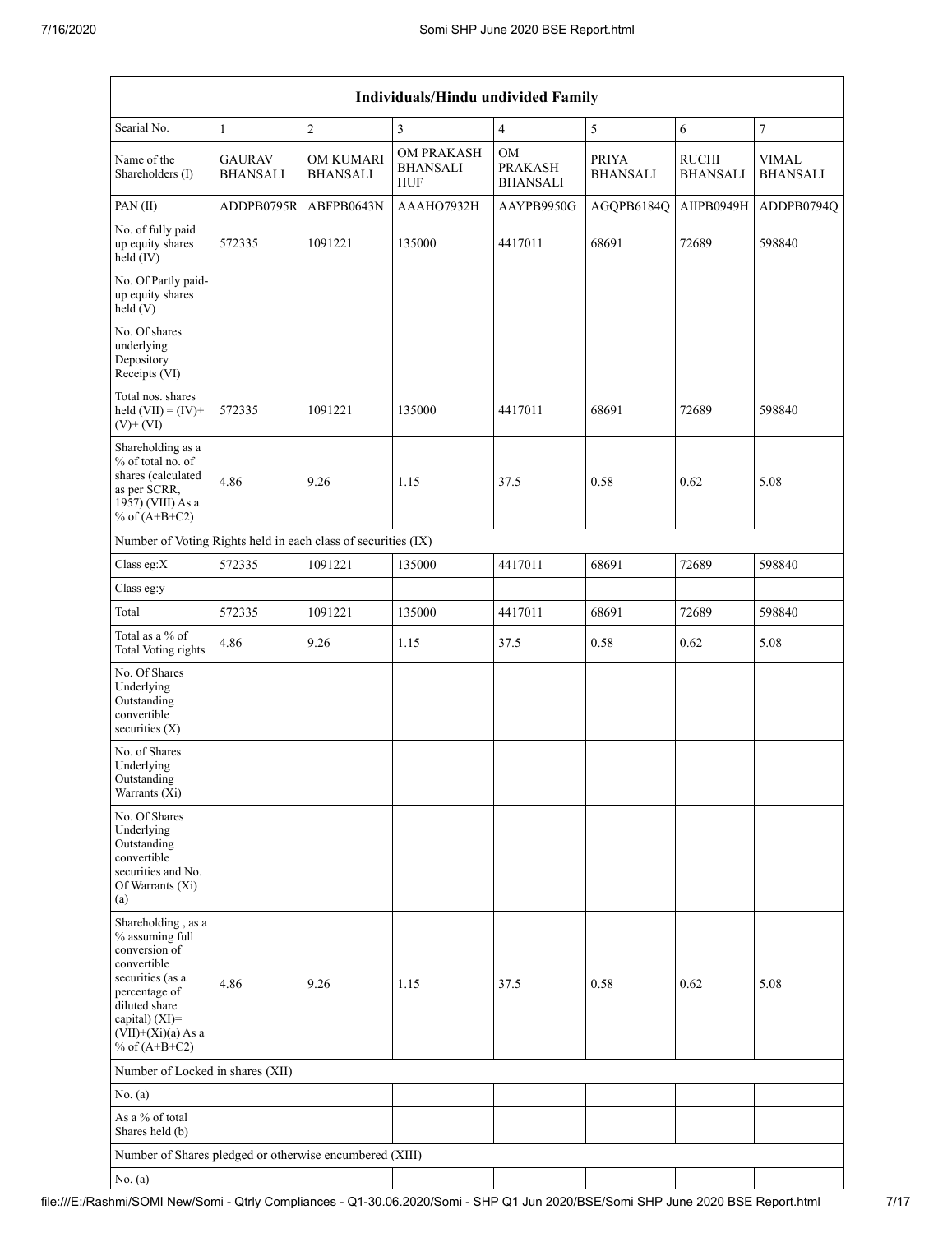| As a % of total<br>Shares held (b)                                   |          |          |          |          |          |          |          |
|----------------------------------------------------------------------|----------|----------|----------|----------|----------|----------|----------|
| Number of equity<br>shares held in<br>dematerialized<br>form $(XIV)$ | 572335   | 1091221  | 135000   | 4417011  | 68691    | 72689    | 598840   |
| Reason for not providing PAN                                         |          |          |          |          |          |          |          |
| Reason for not<br>providing PAN                                      |          |          |          |          |          |          |          |
| Shareholder type                                                     | Promoter | Promoter | Promoter | Promoter | Promoter | Promoter | Promoter |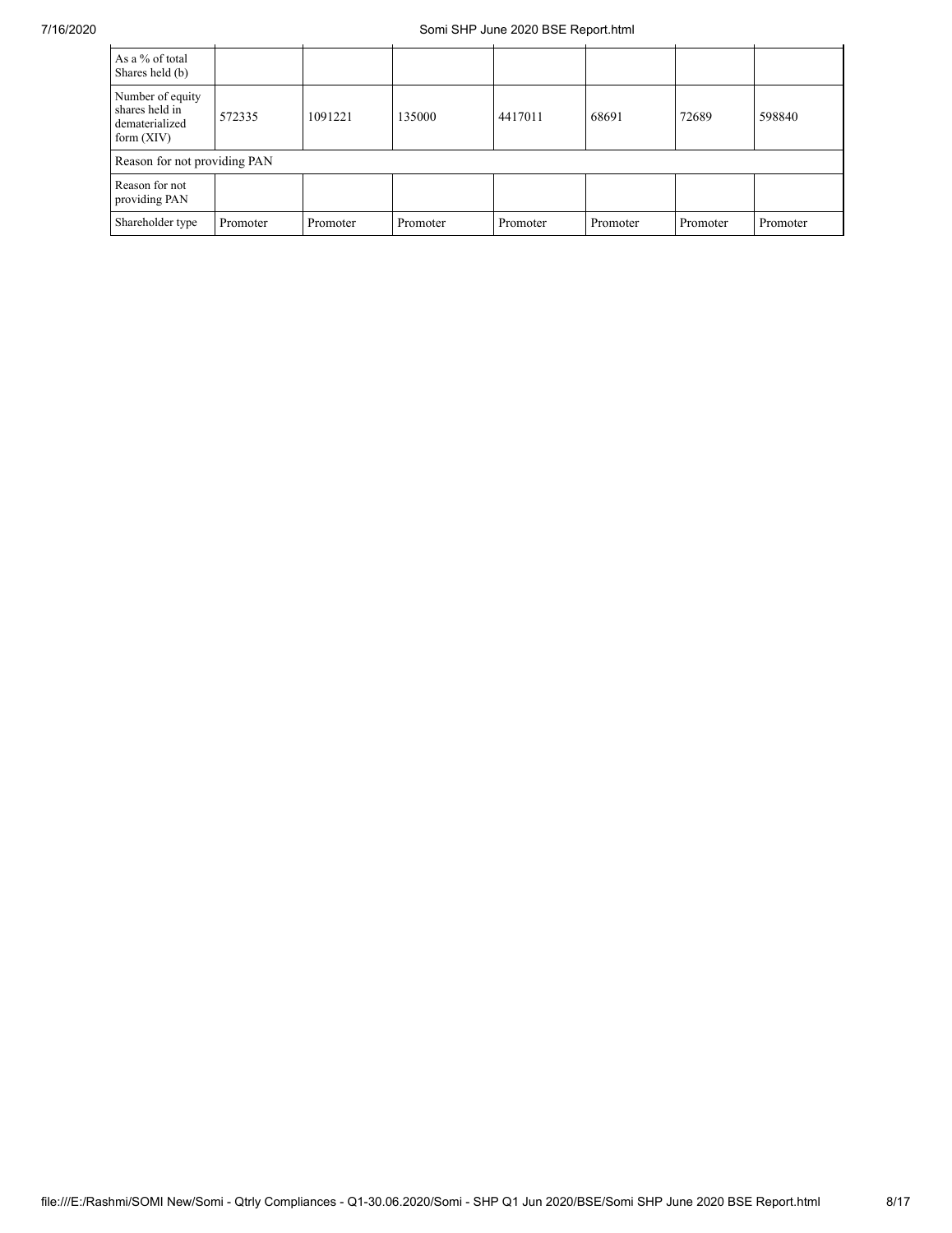$\overline{\phantom{a}}$ 

|                                                                                                                                                                                          | Individuals/Hindu undivided Family                            |
|------------------------------------------------------------------------------------------------------------------------------------------------------------------------------------------|---------------------------------------------------------------|
| Searial No.                                                                                                                                                                              |                                                               |
| Name of the<br>Shareholders (I)                                                                                                                                                          | Click here to go back                                         |
| PAN(II)                                                                                                                                                                                  | Total                                                         |
| No. of fully paid<br>up equity shares<br>$\text{held}(\text{IV})$                                                                                                                        | 6955787                                                       |
| No. Of Partly paid-<br>up equity shares<br>held(V)                                                                                                                                       |                                                               |
| No. Of shares<br>underlying<br>Depository<br>Receipts (VI)                                                                                                                               |                                                               |
| Total nos. shares<br>held $(VII) = (IV) +$<br>$(V)+(VI)$                                                                                                                                 | 6955787                                                       |
| Shareholding as a<br>% of total no. of<br>shares (calculated<br>as per SCRR,<br>1957) (VIII) As a<br>% of $(A+B+C2)$                                                                     | 59.05                                                         |
|                                                                                                                                                                                          | Number of Voting Rights held in each class of securities (IX) |
| Class eg:X                                                                                                                                                                               | 6955787                                                       |
| Class eg:y                                                                                                                                                                               |                                                               |
| Total                                                                                                                                                                                    | 6955787                                                       |
| Total as a % of<br>Total Voting rights                                                                                                                                                   | 59.05                                                         |
| No. Of Shares<br>Underlying<br>Outstanding<br>convertible<br>securities $(X)$                                                                                                            |                                                               |
| No. of Shares<br>Underlying<br>Outstanding<br>Warrants $(X_1)$                                                                                                                           |                                                               |
| No. Of Shares<br>Underlying<br>Outstanding<br>convertible<br>securities and No.<br>Of Warrants (Xi)<br>(a)                                                                               |                                                               |
| Shareholding, as a<br>% assuming full<br>conversion of<br>convertible<br>securities (as a<br>percentage of<br>diluted share<br>capital) (XI)=<br>$(VII)+(Xi)(a)$ As a<br>% of $(A+B+C2)$ | 59.05                                                         |
| Number of Locked in shares (XII)                                                                                                                                                         |                                                               |
| No. (a)                                                                                                                                                                                  |                                                               |
| As a % of total<br>Shares held (b)                                                                                                                                                       |                                                               |
|                                                                                                                                                                                          | Number of Shares pledged or otherwise encumbered (XIII)       |
| No. $(a)$                                                                                                                                                                                |                                                               |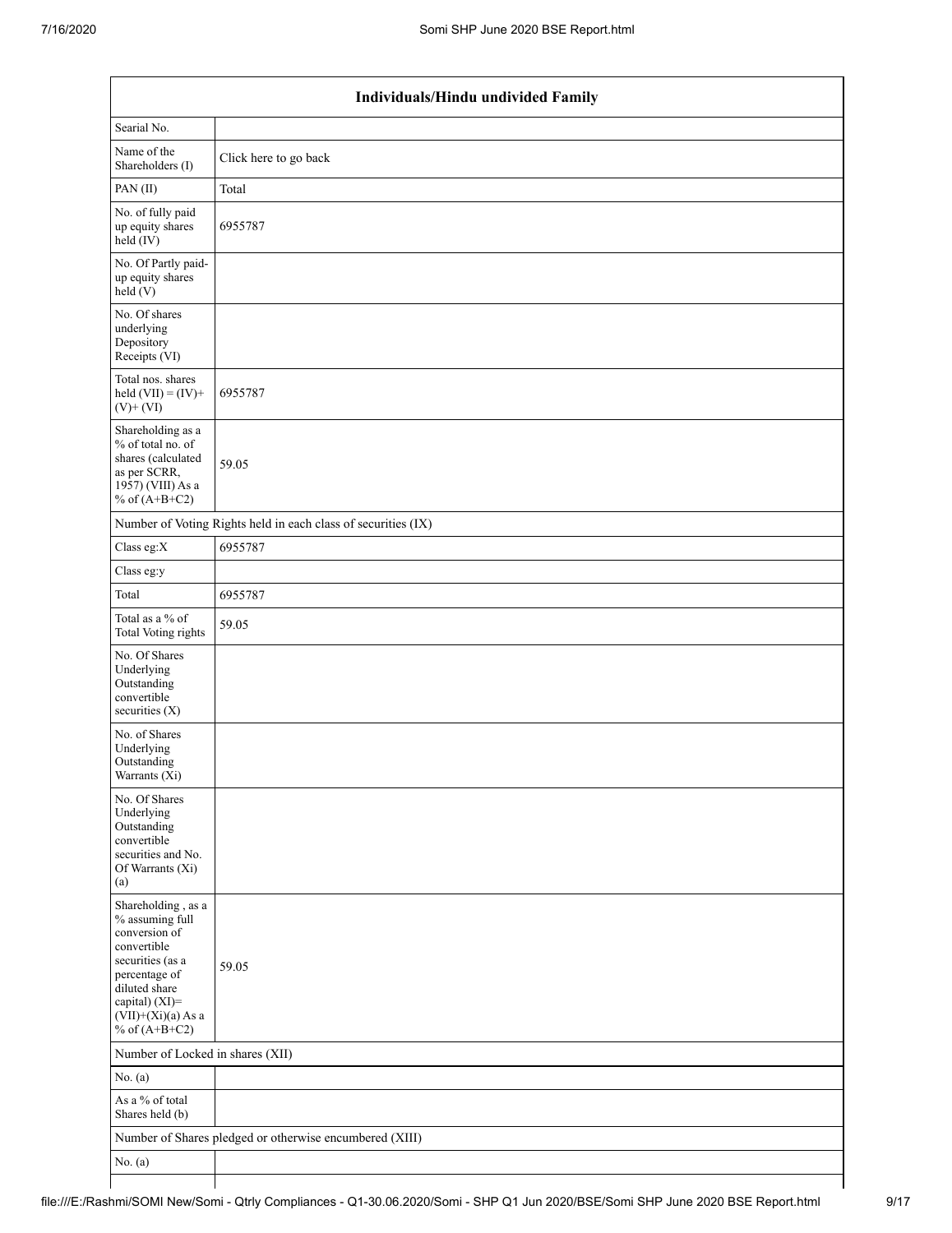| As a % of total<br>Shares held (b)                                   |         |
|----------------------------------------------------------------------|---------|
| Number of equity<br>shares held in<br>dematerialized<br>form $(XIV)$ | 6955787 |
| Reason for not providing PAN                                         |         |
| Reason for not<br>providing PAN                                      |         |
| Shareholder type                                                     |         |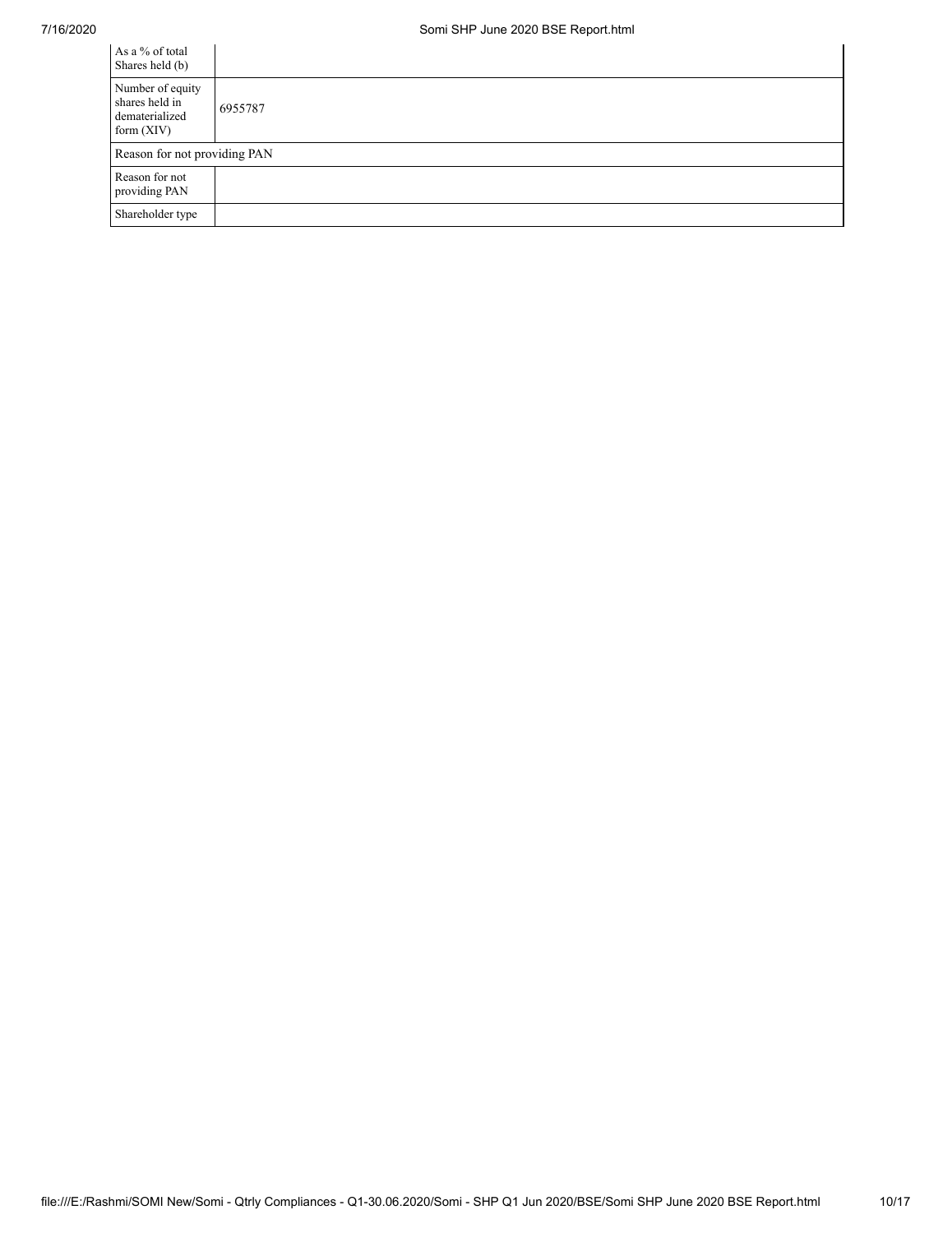| Individuals - ii. Individual shareholders holding nominal share capital in excess of Rs. 2 lakhs.                                                                                    |                                                               |                    |                       |  |  |  |  |
|--------------------------------------------------------------------------------------------------------------------------------------------------------------------------------------|---------------------------------------------------------------|--------------------|-----------------------|--|--|--|--|
| Searial No.                                                                                                                                                                          | $\mathbf{1}$                                                  | $\overline{c}$     |                       |  |  |  |  |
| Name of the<br>Shareholders (I)                                                                                                                                                      | RAJENDRAKUMAR S BHIMRAJKA                                     | VARSHA SHARAD SHAH | Click here to go back |  |  |  |  |
| PAN(II)                                                                                                                                                                              | AETPB8730P                                                    | AAJPS0624H         | Total                 |  |  |  |  |
| No. of fully paid<br>up equity shares<br>held (IV)                                                                                                                                   | 275000                                                        | 126607             | 401607                |  |  |  |  |
| No. Of Partly paid-<br>up equity shares<br>held(V)                                                                                                                                   |                                                               |                    |                       |  |  |  |  |
| No. Of shares<br>underlying<br>Depository<br>Receipts (VI)                                                                                                                           |                                                               |                    |                       |  |  |  |  |
| Total nos. shares<br>held $(VII) = (IV) +$<br>$(V)$ + $(VI)$                                                                                                                         | 275000                                                        | 126607             | 401607                |  |  |  |  |
| Shareholding as a<br>% of total no. of<br>shares (calculated<br>as per SCRR,<br>1957) (VIII) As a<br>% of $(A+B+C2)$                                                                 | 2.33                                                          | 1.07               | 3.41                  |  |  |  |  |
|                                                                                                                                                                                      | Number of Voting Rights held in each class of securities (IX) |                    |                       |  |  |  |  |
| Class eg: X                                                                                                                                                                          | 275000                                                        | 126607             | 401607                |  |  |  |  |
| Class eg:y                                                                                                                                                                           |                                                               |                    |                       |  |  |  |  |
| Total                                                                                                                                                                                | 275000                                                        | 126607             | 401607                |  |  |  |  |
| Total as a % of<br>Total Voting rights                                                                                                                                               | 2.33                                                          | 1.07               | 3.41                  |  |  |  |  |
| No. Of Shares<br>Underlying<br>Outstanding<br>convertible<br>securities $(X)$                                                                                                        |                                                               |                    |                       |  |  |  |  |
| No. of Shares<br>Underlying<br>Outstanding<br>Warrants (Xi)                                                                                                                          |                                                               |                    |                       |  |  |  |  |
| No. Of Shares<br>Underlying<br>Outstanding<br>convertible<br>securities and No.<br>Of Warrants (Xi)<br>(a)                                                                           |                                                               |                    |                       |  |  |  |  |
| Shareholding, as a<br>% assuming full<br>conversion of<br>convertible<br>securities (as a<br>percentage of<br>diluted share<br>capital) (XI)=<br>$(VII)+(X)$ As a %<br>of $(A+B+C2)$ | 2.33                                                          | 1.07               | 3.41                  |  |  |  |  |
| Number of Locked in shares (XII)                                                                                                                                                     |                                                               |                    |                       |  |  |  |  |
| No. (a)                                                                                                                                                                              |                                                               |                    |                       |  |  |  |  |
| As a % of total<br>Shares held (b)                                                                                                                                                   |                                                               |                    |                       |  |  |  |  |
| Number of equity<br>shares held in<br>dematerialized<br>form (XIV)                                                                                                                   | 275000                                                        | 126607             | 401607                |  |  |  |  |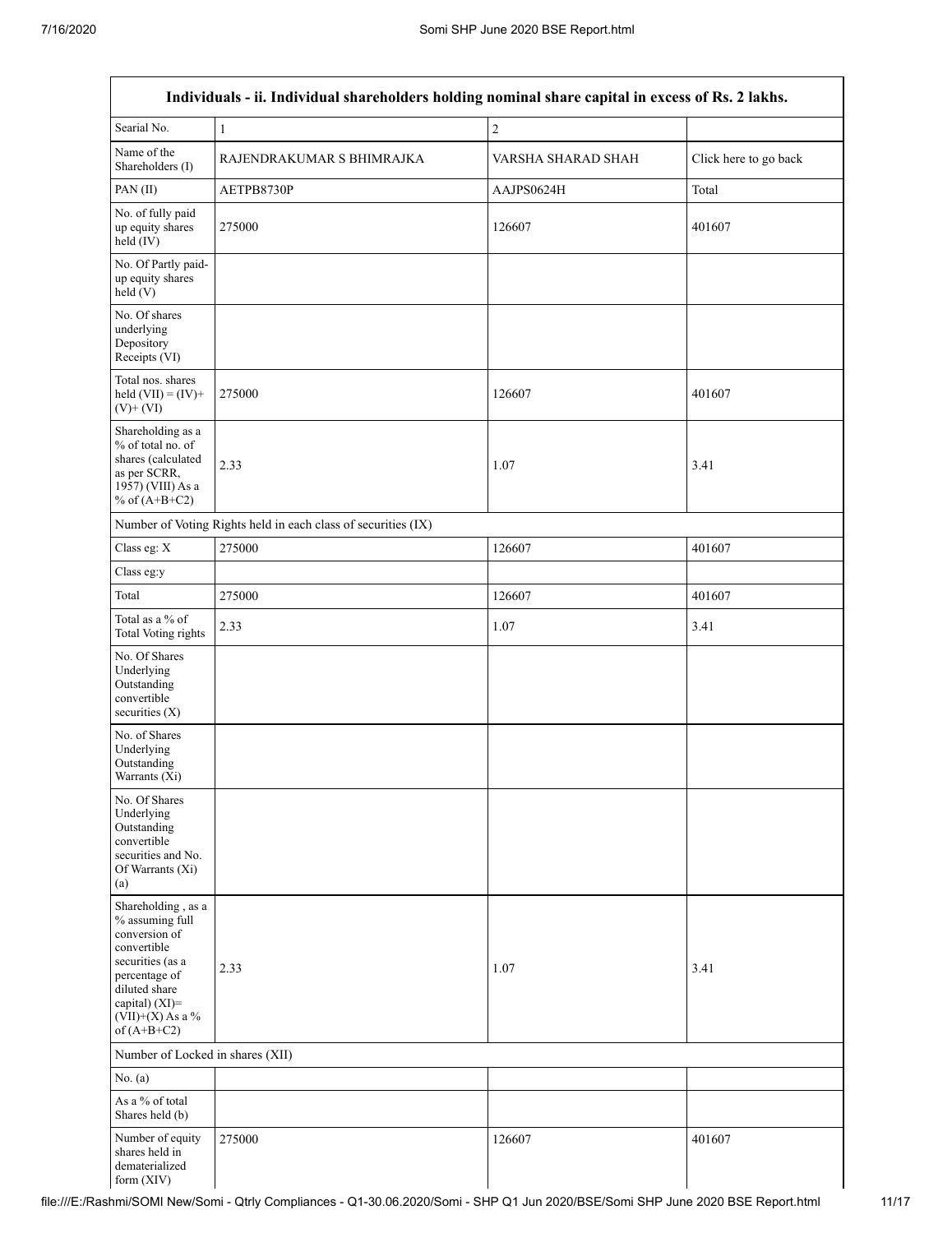| Reason for not providing PAN    |  |  |  |  |  |  |  |
|---------------------------------|--|--|--|--|--|--|--|
| Reason for not<br>providing PAN |  |  |  |  |  |  |  |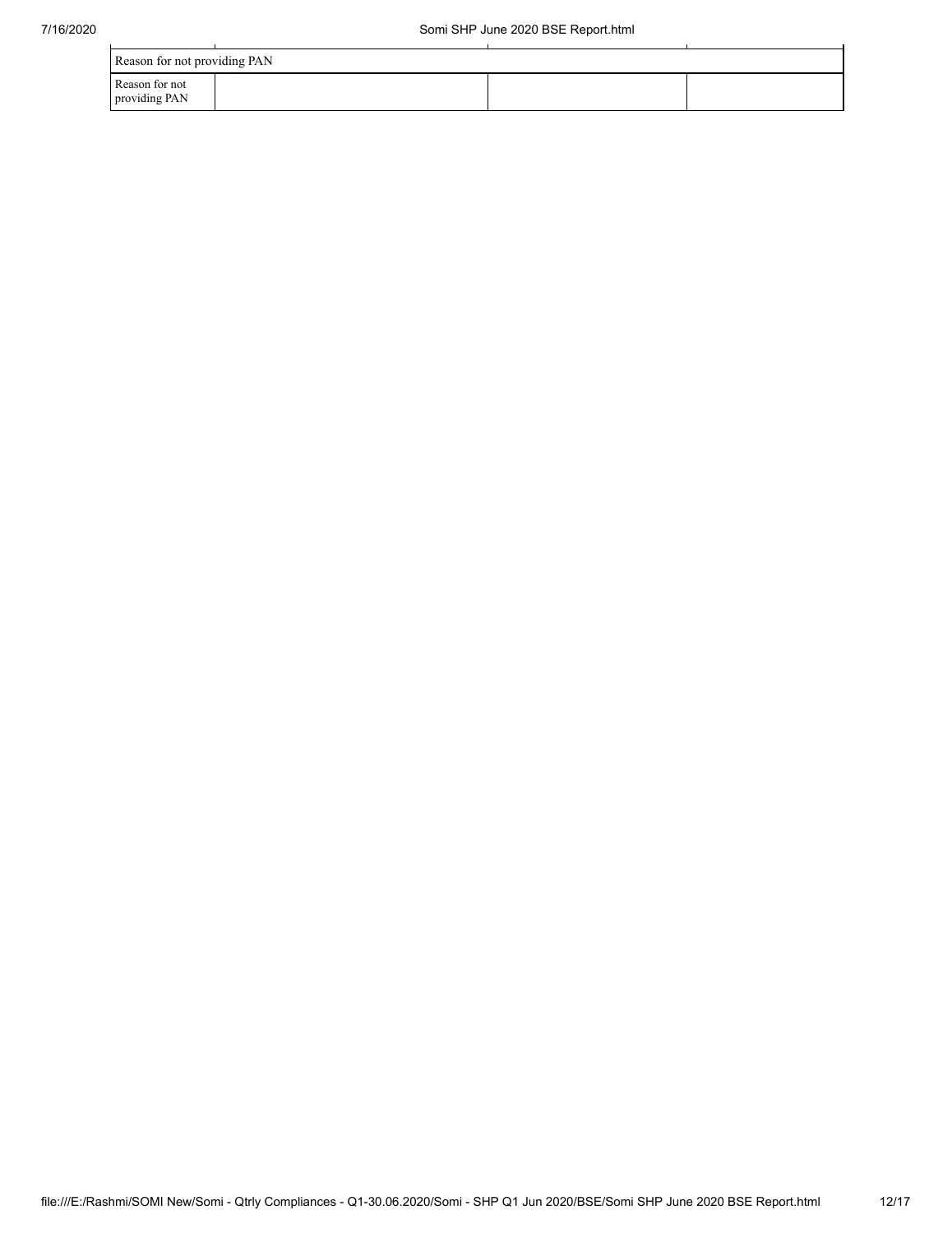| Any Other (specify)                                                                                                                              |                       |                            |                                                                     |                                                                      |                                                                                 |                                                             |                                                                     |  |  |  |
|--------------------------------------------------------------------------------------------------------------------------------------------------|-----------------------|----------------------------|---------------------------------------------------------------------|----------------------------------------------------------------------|---------------------------------------------------------------------------------|-------------------------------------------------------------|---------------------------------------------------------------------|--|--|--|
| Searial No.                                                                                                                                      | $\mathbf{1}$          | $\overline{2}$             | 3                                                                   | $\overline{4}$                                                       | 5                                                                               | 6                                                           | 7                                                                   |  |  |  |
| Category                                                                                                                                         | Clearing<br>Members   | <b>Bodies</b><br>Corporate | <b>Bodies</b><br>Corporate                                          | <b>Bodies</b><br>Corporate                                           | <b>Bodies Corporate</b>                                                         | <b>Bodies</b><br>Corporate                                  | <b>Bodies</b><br>Corporate                                          |  |  |  |
| Category / More<br>than 1 percentage                                                                                                             | Category              | Category                   | More than 1<br>percentage of<br>shareholding                        | More than 1<br>percentage of<br>shareholding                         | More than 1<br>percentage of<br>shareholding                                    |                                                             | More than 1<br>percentage of<br>shareholding                        |  |  |  |
| Name of the<br>Shareholders (I)                                                                                                                  |                       |                            | <b>JOSHNA</b><br><b>TRADING</b><br><b>PRIVATE</b><br><b>LIMITED</b> | <b>MANISH</b><br><b>TRADECOM</b><br><b>PRIVATE</b><br><b>LIMITED</b> | <b>ROYAL JAISAL</b><br><b>FINANCIAL</b><br><b>CONSULTANTS PVT</b><br><b>LTD</b> | SAJOY<br><b>RUBBERS</b><br><b>PRIVATE</b><br><b>LIMITED</b> | <b>SINA</b><br><b>CHEMTRADE</b><br><b>PRIVATE</b><br><b>LIMITED</b> |  |  |  |
| $PAN$ (II)                                                                                                                                       |                       |                            | AABCJ7088F                                                          | AAECM7389P                                                           | AAECR2634L                                                                      | AAKCS0552L                                                  | AAKCS0554N                                                          |  |  |  |
| No. of the<br>Shareholders (I)                                                                                                                   | 13                    | 31                         | $\mathbf{1}$                                                        | 1                                                                    | $\mathbf{1}$                                                                    | 1                                                           | $\mathbf{1}$                                                        |  |  |  |
| No. of fully paid<br>up equity shares<br>held (IV)                                                                                               | 8852                  | 2138494                    | 286000                                                              | 301732                                                               | 382553                                                                          | 238000                                                      | 298000                                                              |  |  |  |
| No. Of Partly paid-<br>up equity shares<br>held(V)                                                                                               |                       |                            |                                                                     |                                                                      |                                                                                 |                                                             |                                                                     |  |  |  |
| No. Of shares<br>underlying<br>Depository<br>Receipts (VI)                                                                                       |                       |                            |                                                                     |                                                                      |                                                                                 |                                                             |                                                                     |  |  |  |
| Total nos, shares<br>8852<br>held $(VII) = (IV) +$<br>2138494<br>$(V)+(VI)$                                                                      |                       | 286000                     | 301732                                                              | 382553                                                               | 238000                                                                          | 298000                                                      |                                                                     |  |  |  |
| Shareholding as a<br>% of total no. of<br>shares (calculated<br>as per SCRR,<br>1957) (VIII) As a<br>% of $(A+B+C2)$                             | 0.08<br>18.15<br>2.43 |                            |                                                                     | 2.56                                                                 | 3.25                                                                            | 2.02                                                        | 2.53                                                                |  |  |  |
| Number of Voting Rights held in each class of securities (IX)                                                                                    |                       |                            |                                                                     |                                                                      |                                                                                 |                                                             |                                                                     |  |  |  |
| Class eg: X                                                                                                                                      | 8852                  | 2138494                    | 286000                                                              | 301732                                                               | 382553                                                                          | 238000                                                      | 298000                                                              |  |  |  |
| Class eg:y                                                                                                                                       |                       |                            |                                                                     |                                                                      |                                                                                 |                                                             |                                                                     |  |  |  |
| Total                                                                                                                                            | 8852                  | 2138494                    | 286000                                                              | 301732                                                               | 382553                                                                          | 238000                                                      | 298000                                                              |  |  |  |
| Total as a % of<br>Total Voting rights                                                                                                           | $0.08\,$              | 18.15                      | 2.43                                                                | 2.56                                                                 | 3.25                                                                            | 2.02                                                        | 2.53                                                                |  |  |  |
| No. Of Shares<br>Underlying<br>Outstanding<br>convertible<br>securities $(X)$                                                                    |                       |                            |                                                                     |                                                                      |                                                                                 |                                                             |                                                                     |  |  |  |
| No. of Shares<br>Underlying<br>Outstanding<br>Warrants (Xi)                                                                                      |                       |                            |                                                                     |                                                                      |                                                                                 |                                                             |                                                                     |  |  |  |
| No. Of Shares<br>Underlying<br>Outstanding<br>convertible<br>securities and No.<br>Of Warrants (Xi)<br>(a)                                       |                       |                            |                                                                     |                                                                      |                                                                                 |                                                             |                                                                     |  |  |  |
| Shareholding, as a<br>% assuming full<br>conversion of<br>convertible<br>securities (as a<br>percentage of<br>diluted share<br>capital) $(XI)$ = | 0.08                  | 18.15                      | 2.43                                                                | 2.56                                                                 | 3.25                                                                            | 2.02                                                        | 2.53                                                                |  |  |  |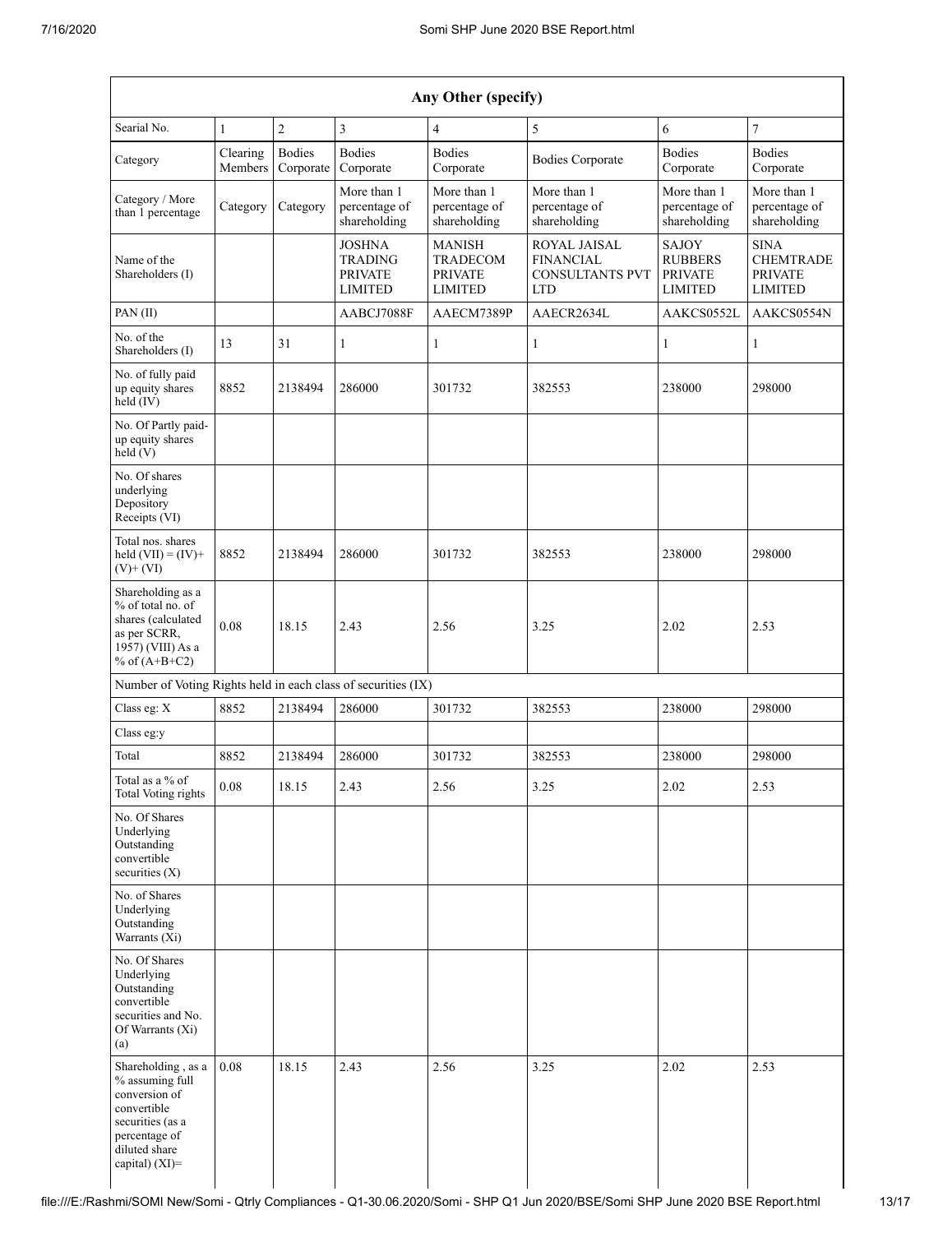## 7/16/2020 Somi SHP June 2020 BSE Report.html

| $(VII)+(X)$ As a %<br>of $(A+B+C2)$                                  |      |         |                |        |        |          |          |
|----------------------------------------------------------------------|------|---------|----------------|--------|--------|----------|----------|
| Number of Locked in shares (XII)                                     |      |         |                |        |        |          |          |
| No. $(a)$                                                            |      |         |                |        |        |          |          |
| As a % of total<br>Shares held (b)                                   |      |         |                |        |        |          |          |
| Number of equity<br>shares held in<br>dematerialized<br>form $(XIV)$ | 8852 | 1316494 | $\overline{0}$ | 301732 | 382553 | $\theta$ | $\theta$ |
| Reason for not providing PAN                                         |      |         |                |        |        |          |          |
| Reason for not<br>providing PAN                                      |      |         |                |        |        |          |          |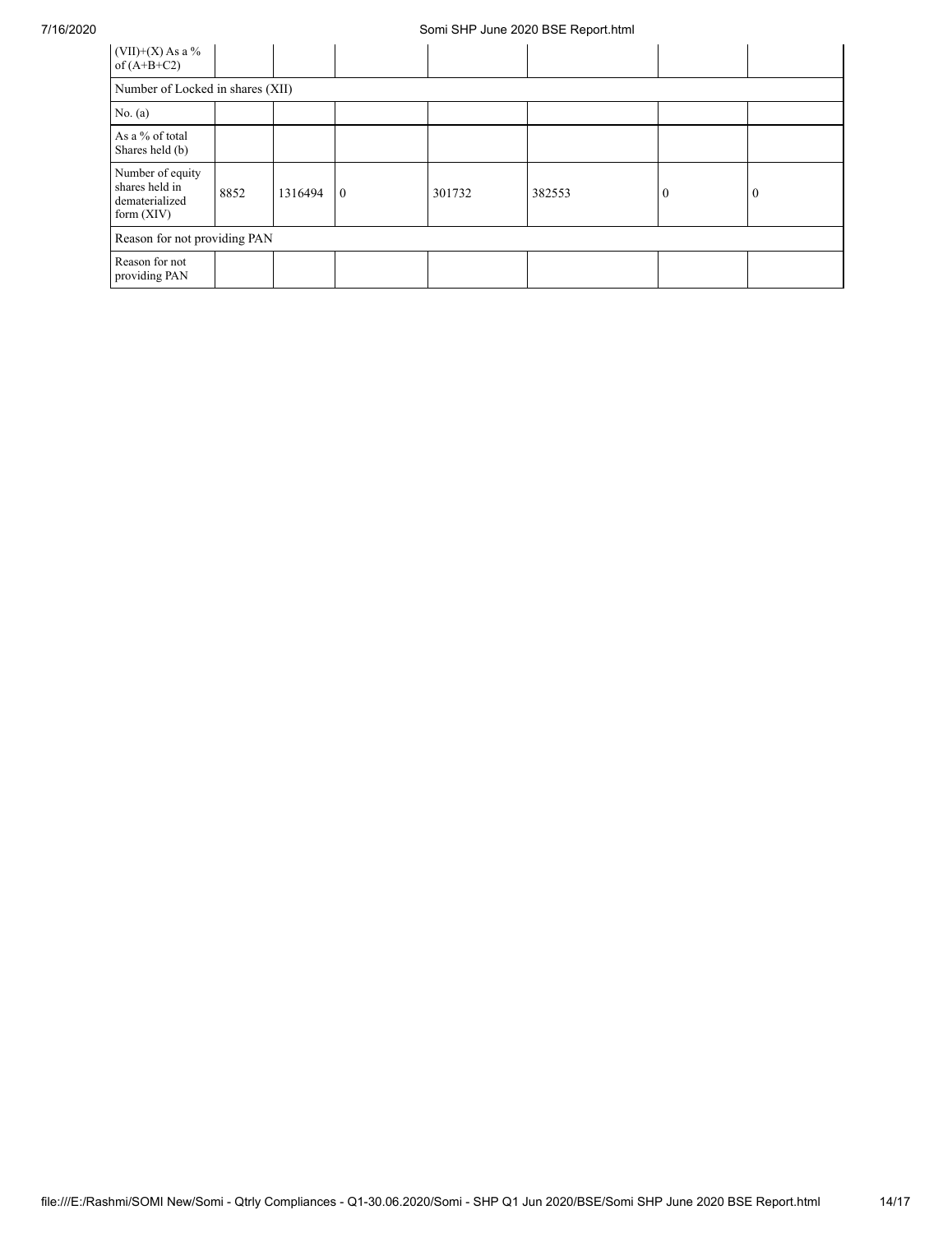| Any Other (specify)                                                                                                                                                                     |                                                               |                           |            |                       |  |  |  |  |  |  |
|-----------------------------------------------------------------------------------------------------------------------------------------------------------------------------------------|---------------------------------------------------------------|---------------------------|------------|-----------------------|--|--|--|--|--|--|
| Searial No.                                                                                                                                                                             | $\,8\,$                                                       | 9                         | $10\,$     |                       |  |  |  |  |  |  |
| Category                                                                                                                                                                                | <b>Bodies Corporate</b>                                       | Non-Resident Indian (NRI) | <b>HUF</b> |                       |  |  |  |  |  |  |
| Category / More<br>than 1 percentage                                                                                                                                                    | More than 1 percentage of shareholding                        | Category                  | Category   |                       |  |  |  |  |  |  |
| Name of the<br>Shareholders (I)                                                                                                                                                         | TRANSLAND SHARES PRIVATE LIMITED                              |                           |            | Click here to go back |  |  |  |  |  |  |
| PAN(II)                                                                                                                                                                                 | AADCT1253A                                                    |                           |            | Total                 |  |  |  |  |  |  |
| No. of the<br>Shareholders (I)                                                                                                                                                          | $\mathbf{1}$                                                  | 48                        | 172        | 264                   |  |  |  |  |  |  |
| No. of fully paid<br>up equity shares<br>held (IV)                                                                                                                                      | 456183                                                        | 65569                     | 192565     | 2405480               |  |  |  |  |  |  |
| No. Of Partly paid-<br>up equity shares<br>held(V)                                                                                                                                      |                                                               |                           |            |                       |  |  |  |  |  |  |
| No. Of shares<br>underlying<br>Depository<br>Receipts (VI)                                                                                                                              |                                                               |                           |            |                       |  |  |  |  |  |  |
| Total nos. shares<br>held $(VII) = (IV) +$<br>$(V)+(VI)$                                                                                                                                | 456183                                                        | 65569                     | 192565     | 2405480               |  |  |  |  |  |  |
| Shareholding as a<br>% of total no. of<br>shares (calculated<br>as per SCRR,<br>1957) (VIII) As a<br>% of $(A+B+C2)$                                                                    | 3.87                                                          | 0.56                      | 1.63       | 20.42                 |  |  |  |  |  |  |
|                                                                                                                                                                                         | Number of Voting Rights held in each class of securities (IX) |                           |            |                       |  |  |  |  |  |  |
| Class eg: X                                                                                                                                                                             | 456183                                                        | 65569                     | 192565     | 2405480               |  |  |  |  |  |  |
| Class eg:y                                                                                                                                                                              |                                                               |                           |            |                       |  |  |  |  |  |  |
| Total                                                                                                                                                                                   | 456183                                                        | 65569                     | 192565     | 2405480               |  |  |  |  |  |  |
| Total as a % of<br><b>Total Voting rights</b>                                                                                                                                           | 3.87                                                          | 0.56                      | 1.63       | 20.42                 |  |  |  |  |  |  |
| No. Of Shares<br>Underlying<br>Outstanding<br>convertible<br>securities $(X)$                                                                                                           |                                                               |                           |            |                       |  |  |  |  |  |  |
| No. of Shares<br>Underlying<br>Outstanding<br>Warrants (Xi)                                                                                                                             |                                                               |                           |            |                       |  |  |  |  |  |  |
| No. Of Shares<br>Underlying<br>Outstanding<br>convertible<br>securities and No.<br>Of Warrants (Xi)<br>(a)                                                                              |                                                               |                           |            |                       |  |  |  |  |  |  |
| Shareholding, as a<br>% assuming full<br>conversion of<br>convertible<br>securities (as a<br>percentage of<br>diluted share<br>capital) $(XI)$ =<br>$(VII)+(X)$ As a %<br>of $(A+B+C2)$ | 3.87                                                          | 0.56                      | 1.63       | 20.42                 |  |  |  |  |  |  |
| Number of Locked in shares (XII)                                                                                                                                                        |                                                               |                           |            |                       |  |  |  |  |  |  |
| No. $(a)$                                                                                                                                                                               |                                                               |                           |            |                       |  |  |  |  |  |  |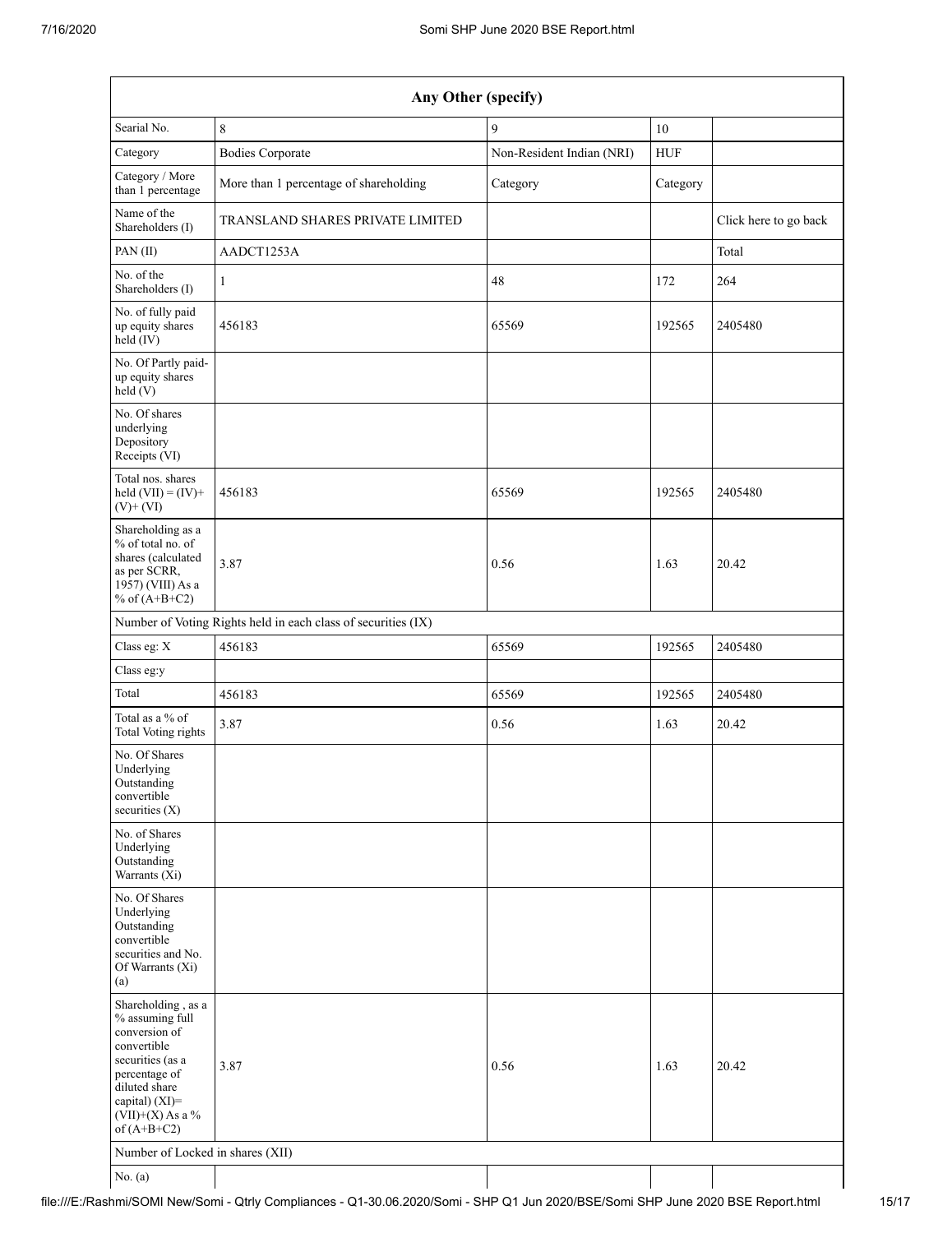| As a % of total<br>Shares held (b)                                   |        |       |        |         |  |  |  |  |  |  |
|----------------------------------------------------------------------|--------|-------|--------|---------|--|--|--|--|--|--|
| Number of equity<br>shares held in<br>dematerialized<br>form $(XIV)$ | 456183 | 65569 | 192565 | 1583480 |  |  |  |  |  |  |
| Reason for not providing PAN                                         |        |       |        |         |  |  |  |  |  |  |
| Reason for not<br>providing PAN                                      |        |       |        |         |  |  |  |  |  |  |